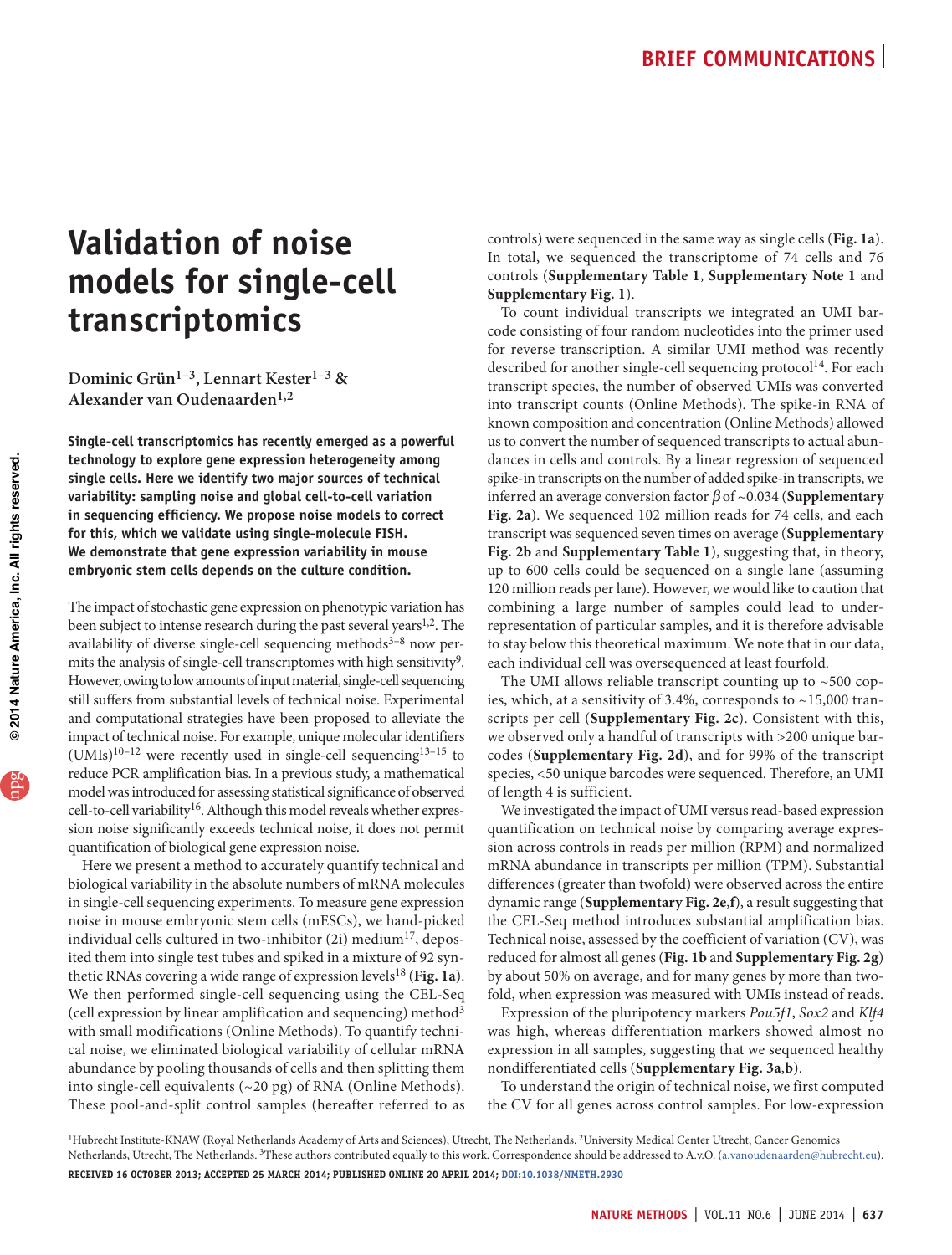# **brief communications**

<span id="page-1-1"></span><span id="page-1-0"></span>**Figure 1** | Analysis of gene expression noise with single-cell mRNA sequencing. (**a**) Hand-picked single mESCs were spiked with foreign RNA (left) and sequenced with a modified CEL-Seq[3](#page-3-13) protocol (Online Methods). To measure technical noise, RNA aliquots from bulk cells were treated likewise (right). (**b**) CV computed on the basis of transcripts per million (TPM) versus reads per million (RPM). The diagonal (red solid line) and twofold change intervals (red dashed lines) are indicated. (**c**) CV across control samples as a function of average expression. Blue line indicates CV for a hypothetical Poissonian distribution; dashed line represents CV computed from the s.d. of  $\beta$ , i.e., for global tube-to-tube variability. (**d**) Count distribution of *Pou5f1* transcripts across cells and controls (dashed lines) fitted by negative binomials (solid lines). (**e**) Different functions were fitted to the count distribution in cells and controls. The goodness of fit was assessed by a  $\chi^2$  test. The bar plot shows the number of genes for which a given distribution was not rejected ( $\chi^2$  test  $P > 0.01$ ).



genes, the dependence of the CV on the expression level was consistent with Poissonian sampling noise (**[Fig. 1c](#page-1-1)**). Here, the s.d. of transcript number scales with the square root of the mean. With increasing expression, however, the CV starts to exceed sampling noise and ultimately approaches a constant value independent of the expression level (**[Fig. 1c](#page-1-1)**). We reasoned that a constant CV arises from a noise component that implies a linear dependence of the s.d. of the transcript number on the mean. This type

of noise could originate from global tube-to-tube variability in sequencing efficiency, which was quantified by the conversion factor  $β$ . The distribution of  $β$  across individual samples indicates an approximately twofold range of variability (**Supplementary Fig. 3c**). The high correlation ( $R = 0.91$ ) between  $\beta$  and the total number of sequenced RNAs per sample (**Supplementary Fig. 3d**) confirmed that  $\beta$  reliably quantifies sequencing efficiency. From the s.d. of  $β$ , we calculated the CV component explained by



<span id="page-1-2"></span>**Figure 2** | Modeling of technical variability and inference of biological noise. (**a**) Schematic of transcript normalization for model I. (**b**) Linear regression of the transcript counts on the predicted spike-in molecule numbers. Different slopes reflect varying efficiencies between samples. (**c**,**d**) CV as a function of average expression in cells and controls with (**c**) and without (**d**) count normalization. Predictions are indicated for model I in **c** and models II and III in **d**. The moving average and the CV for Poissonian noise are also shown. (**e**) Schematic of biological noise inference. Cell-to-cell noise (red) was fitted by a negative binomial, and a deconvolution of technical noise (gray) yields biological variability (turquoise). Example distributions are shown for *Pou5f1*. Noise distributions are similar for models II and III but narrower for model I owing to the elimination of global variability by normalization.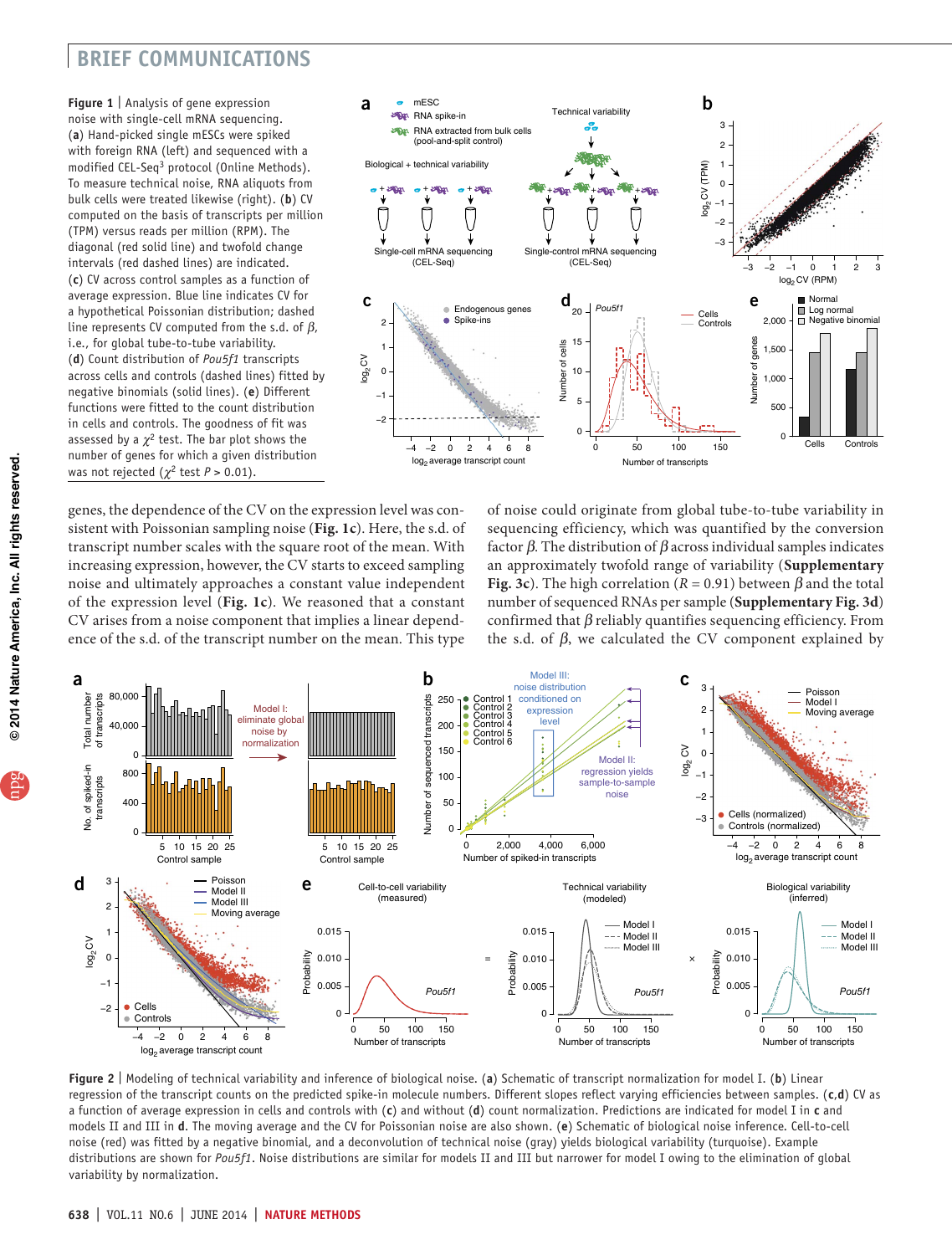# **brief communications**

<span id="page-2-0"></span>**Figure 3** | Validation of predicted biological variability by smFISH. (**a**) *Pou5f1* transcripts labeled with Cy5 using smFISH in mESCs (maximal *z* projections). Single molecules appear as diffraction-limited spots. Nuclei were stained with DAPI. Scale bar, 10 µm. (**b**) Count distribution for smFISH on *Pou5f1* (>100 cells) and a negative binomial fit (black line) with uncertainty interval (dashed lines). The *P* value for rejecting a negative binomial was computed by a  $\chi^2$  test. (**c**) CV measured in cells, as inferred after deconvolution of technical noise and measured with smFISH. In the model I comparison, the CV after normalization of transcript counts without deconvolution of sampling noise is also shown. Error bars are derived from estimated standard errors of the numerical fits. (**d**) *z* score of deviations between models and smFISHbased CVs averaged across genes. The *z* score after normalization (Median norm.) of transcript counts without deconvolution of sampling noise is also shown. (**e**) Distribution of Fano factors as measured in cells and controls and as inferred for biological variability using model III. The distribution after normalization of transcript counts without deconvolution of sampling noise is also shown (Median norm.). The inset shows a histogram of  $log<sub>2</sub>$  fold changes between Fano factors before and after deconvolution of technical noise. (**f**) Scatter plot of Fano factors in the serum versus 2i conditions. Genes that have different Fano factors within their error bars between the two conditions are colored. Error bars are based on standard errors of fitting parameters.

global tube-to-tube variability as ∆β/β (Online Methods), which coincided with the observed constant CV level for highly expressed transcripts (Online Methods and **[Fig. 1c](#page-1-1)**).

We concluded that the dominant source of technical noise depends on expression level: for low-expression genes, it is sampling noise, and for high-expression genes, it is global tube-to-tube variability in sequencing efficiency.

In order to model the observed technical noise components, we investigated the distribution of transcript counts (**[Fig. 1d](#page-1-1)**). We performed maximum-likelihood fits of various distributions and found that a negative binomial explained the distribution for the largest fraction of genes (**[Fig. 1e](#page-1-1)** and **Supplementary Fig. 4**).

In a first model (model I), we eliminated tube-to-tube variability by normalizing counts in each sample to the cross-sample median (**[Fig. 2a](#page-1-2)**) and subsequently inferred parameters of the expression distribution for the controls in order to model technical noise (Online Methods and **Supplementary Fig. 5**).

Models II and III are based on the raw-transcript count distributions. For these models, global tube-to-tube variability of sequencing efficiency was derived from the statistics of the sequenced spike-ins, which were used to calculate a modelspecific β (Online Methods, **[Fig. 2b](#page-1-2)** and **Supplementary Figs. 6** and **7**). A brief description of the models is provided in **Supplementary Note 2**.



Across the entire dynamic range of transcript expression, the model-derived CVs yielded a good approximation of the average gene-specific CV (**[Fig. 2c](#page-1-2)**,**d**).

We quantitatively inferred true biological gene expression noise by deconvolving out technical variability from the transcript distributions measured in cells (**[Fig. 2e](#page-1-2)**), which were also fit by negative binomials (**[Fig. 1d](#page-1-1)**,**e** and **Supplementary Fig. 5a**). We assumed endogenous mRNA abundance to follow a negative binomial, which is supported by a physical model of bursting expression<sup>[19](#page-3-14)</sup>. Inferred parameters of the biological distribution were well defined for robustly expressed genes (**Supplementary Fig. 8**), and we found a clear reduction of inferred biological versus measured cell-to-cell noise (**[Fig. 2e](#page-1-2)** and **Supplementary Fig. 8**).

To validate our biological noise predictions, we selected four stem cell markers (*Pou5f1*, *Sox2*, *Klf4* and *Pcna*), a moderately expressed gene (*Tpx2*) and four genes with low expression (*Sohlh2*, *Notch1*, *Gli2* and *Stag3*). These genes cover most of the dynamic range of transcript expression (**Supplementary Fig. 9a**). We performed single-molecule FISH (smFISH) experiments on these genes in independently cultured cell populations, i.e., single mRNAs were labeled with a fluorescent dye and counted by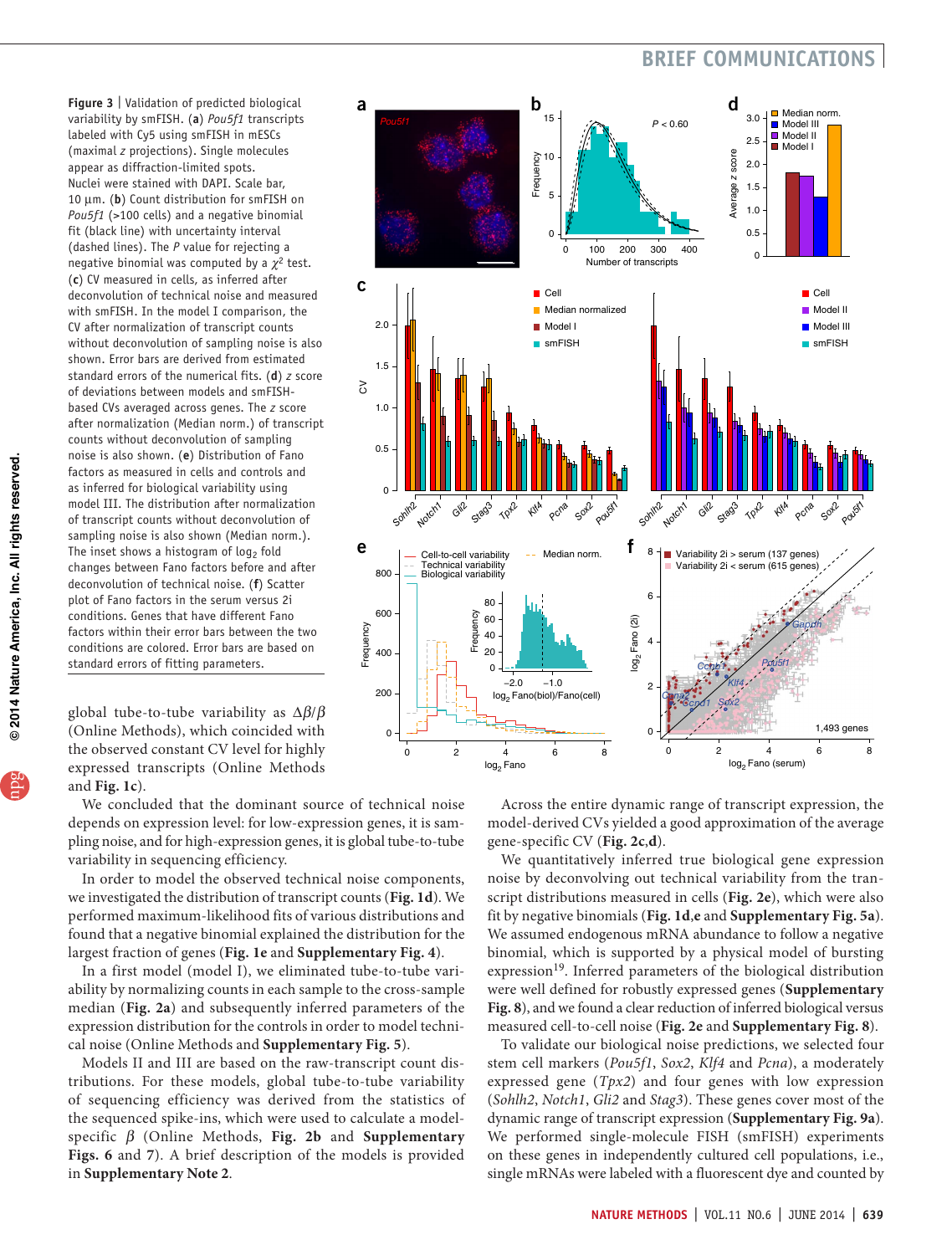## **brief communications**

microscopic imaging<sup>[20](#page-3-15)</sup> in >100 cells per gene (Online Methods and **[Fig. 3a](#page-2-0)**,**b**). Transcript quantification by smFISH is highly sensitive and accurate<sup>20</sup>. We therefore compared sequencing-derived biological CVs directly to the CV computed for the smFISH data. For comparison with model I, transcript abundance obtained by smFISH was normalized to the cell area. The CVs predicted by all three models were overall in good agreement with the smFISH-derived CVs (**[Fig. 3c](#page-2-0)**). At low expression, our predictions overestimated the biological noise measured by smFISH. However, for *Gli2* and *Stag3*, which were on average expressed at 12 transcripts per cell as determined from the smFISH data, the biological noise predicted by models II and III already overlapped with the smFISH measurement.

We note that model I, owing to the normalization, predicts concentration noise, whereas models II and III estimate noise of the actual transcript number. Notably, the normalization alone, without deconvolving sampling noise, overestimates biological noise (**[Fig. 3c](#page-2-0)**).

A model comparison based on *z* scores for the deviation of smFISH- and sequencing-derived noise estimates indicates that model III performs best (**[Fig. 3d](#page-2-0)**). We speculate that model III outperforms model II owing to individual fits of the conversion factor at distinct expression levels.

We used our smFISH data to analyze sensitivity of CEL-Seq. Mean expression correlated strongly between both methods (**Supplementary Fig. 9b**), but sensitivity of smFISH was eightfold higher. Assuming 100% sensitivity of smFISH yields an estimated CEL-Seq sensitivity of 12.5% (**Supplementary Fig. 9c**). In contrast, the observed spike-in counts suggest an efficiency of only 3.4%. This is presumably an underestimate, and a possible explanation could be RNA degradation due to the age of the spike-in batch or other technical reasons. More speculatively, cellular RNA could for unknown reasons be more protected during cell lysis than spike-in RNA. Because the actual sensitivity of smFISH has been shown to be >80% (ref. [20\)](#page-3-15), we estimate that the true sensitivity of our CEL-Seq experiments is on the order of 10%, which corresponds to a mean of 500,000 transcripts per mESC.

Overall, the elimination of technical noise yields biological noise estimates substantially lower than noncorrected cell-to-cell noise (**[Fig. 3e](#page-2-0)**). We note that the inferred biological Fano factor has to be divided by  $\beta$  to obtain the actual biological Fano factor to account for the limited sensitivity (**Supplementary Figs. 9d** and **10**).

We compared our noise predictions to a recently published method $16$ , which identifies genes with substantial biological noise without inferring the actual noise level. We observed that genes with biological noise clearly exceeding sampling noise according to our analysis, including the genes validated by smFISH, were not identified by this method (**Supplementary Fig. 11**).

Additionally, we demonstrated the validity of our approach for another sequencing technique based on PCR amplification of starting material<sup>[14](#page-3-17)</sup> (Supplementary Note 3 and Supplementary Fig. 12).

Finally, we applied our method to investigate gene expression noise in mESCs cultured in the 2i condition<sup>17</sup> in comparison to the traditional serum culture. In 2i medium, mESCs acquire a state of naive pluripotency with reduced heterogeneity in morphology and expression of pluripotency markers<sup>17</sup>. To test whether reduced gene expression variability in 2i medium affects a larger number of genes, we sequenced 44 cells and 56 serum culture controls (**Supplementary Fig. 13a**) and validated our CV predictions by smFISH (**Supplementary Fig. 13b**).

After discarding genes with fewer than five transcripts per cell on average, we found that Fano factors are on average 1.4-fold higher for serum culture (**Supplementary Fig. 14a**). Out of 1,493 genes above our expression cutoff in both culture conditions, 615 genes were more variable, whereas only 137 genes were less variable in the serum condition (**[Fig. 3f](#page-2-0)**).

Notably, genes correlating with the cell cycle (*Ccna2*, *Ccnb1* and *Ccnd1*), or housekeeping genes, such as *Gapdh*, were not more variable in general (**[Fig. 3f](#page-2-0)**). Increased variability in the serum versus 2i condition was also confirmed by a CV-based comparison (**Supplementary Fig. 14b**) and supported by smFISH for *Pou5f1*, *Sox2* and *Pcna* (**Supplementary Figs. 14c** and **15**). An extended analysis of the differential expression variability in the two conditions is presented in **Supplementary Note 4** and **Supplementary Table 2**.

## **Methods**

Methods and any associated references are available in the [online](http://www.nature.com/doifinder/10.1038/nmeth.2930) [version](http://www.nature.com/doifinder/10.1038/nmeth.2930) of the paper.

**Accession codes.** Gene Expression Omnibus: RNA-seq data are deposited under accession number [GSE54695](http://www.ncbi.nlm.nih.gov/geo/query/acc.cgi?acc=GSE54695).

*Note: Any Supplementary Information and Source Data files are available in the online [version](http://www.nature.com/doifinder/10.1038/nmeth.2930) of the paper.*

### **Acknowledgments**

This work was supported by a European Research Council Advanced grant (ERC-AdG 294325-GeneNoiseControl) and a Nederlandse Organisatie voor Wetenschappelijk Onderzoek (NWO) Vici award.

### **AUTHOR CONTRIBUTIONS**

D.G., L.K. and A.v.O. conceived the methods. D.G. developed the noise models, performed all computations and wrote the manuscript. L.K. performed all experiments and corrected the manuscript. A.v.O. guided experiments, data analysis and writing of the manuscript, and corrected the manuscript.

#### **COMPETING FINANCIAL INTERESTS**

The authors declare no competing financial interests.

**Reprints and permissions information is available online at [http://www.nature.](http://www.nature.com/reprints/index.html) [com/reprints/index.html.](http://www.nature.com/reprints/index.html)**

- <span id="page-3-1"></span>1. Munsky, B., Neuert, G. & van Oudenaarden, A. *Science* **336**, 183–187 (2012).
- <span id="page-3-2"></span>2. Eldar, A. & Elowitz, M.B. *Nature* **467**, 167–173 (2010).
- <span id="page-3-13"></span><span id="page-3-3"></span>3. Hashimshony, T., Wagner, F., Sher, N. & Yanai, I. *Cell Rep.* **2**, 666–673 (2012).
- 4. Sasagawa, Y. *et al. Genome Biol.* **14**, R31 (2013).
- 5. Tang, F. *et al. Nat. Methods* **6**, 377–382 (2009).
- 6. Ramsköld, D. *et al. Nat. Biotechnol.* **30**, 777–782 (2012).
- 7. Islam, S. *et al. Genome Res.* **21**, 1160–1167 (2011).
- <span id="page-3-4"></span>8. Picelli, S. *et al. Nat. Methods* **10**, 1096–1098 (2013).
- <span id="page-3-5"></span>9. Shapiro, E., Biezuner, T. & Linnarsson, S. *Nat. Rev. Genet.* **14**, 618–630 (2013).
- <span id="page-3-6"></span>10. Kivioja, T. *et al. Nat. Methods* **9**, 72–74 (2012).
- 11. Shiroguchi, K., Jia, T.Z., Sims, P.A. & Xie, X.S. *Proc. Natl. Acad. Sci. USA* **109**, 1347–1352 (2012).
- <span id="page-3-7"></span>12. Hug, H. & Schuler, R. *J. Theor. Biol.* **221**, 615–624 (2003).
- <span id="page-3-8"></span>13. Shalek, A.K. *et al. Nature* **498**, 236–240 (2013).
- <span id="page-3-17"></span><span id="page-3-0"></span>14. Islam, S. *et al. Nat. Methods* **11**, 163–166 (2014).
- <span id="page-3-9"></span>15. Jaitin, D.A. *et al. Science* **343**, 776–779 (2014).
- <span id="page-3-16"></span><span id="page-3-10"></span>16. Brennecke, P. *et al. Nat. Methods* **10**, 1093–1095 (2013).
- <span id="page-3-18"></span><span id="page-3-11"></span>17. Ying, Q.-L. *et al. Nature* **453**, 519–523 (2008).
- <span id="page-3-19"></span><span id="page-3-12"></span>18. The External RNA Controls Consortium. *Nat. Methods* **2**, 731–734 (2005).
- <span id="page-3-14"></span>19. Raj, A., Peskin, C.S., Tranchina, D., Vargas, D.Y. & Tyagi, S. *PLoS Biol.* **4**, e309 (2006).
- <span id="page-3-15"></span>20. Raj, A., van den Bogaard, P., Rifkin, S.A., van Oudenaarden, A. & Tyagi, S. *Nat. Methods* **5**, 877–879 (2008).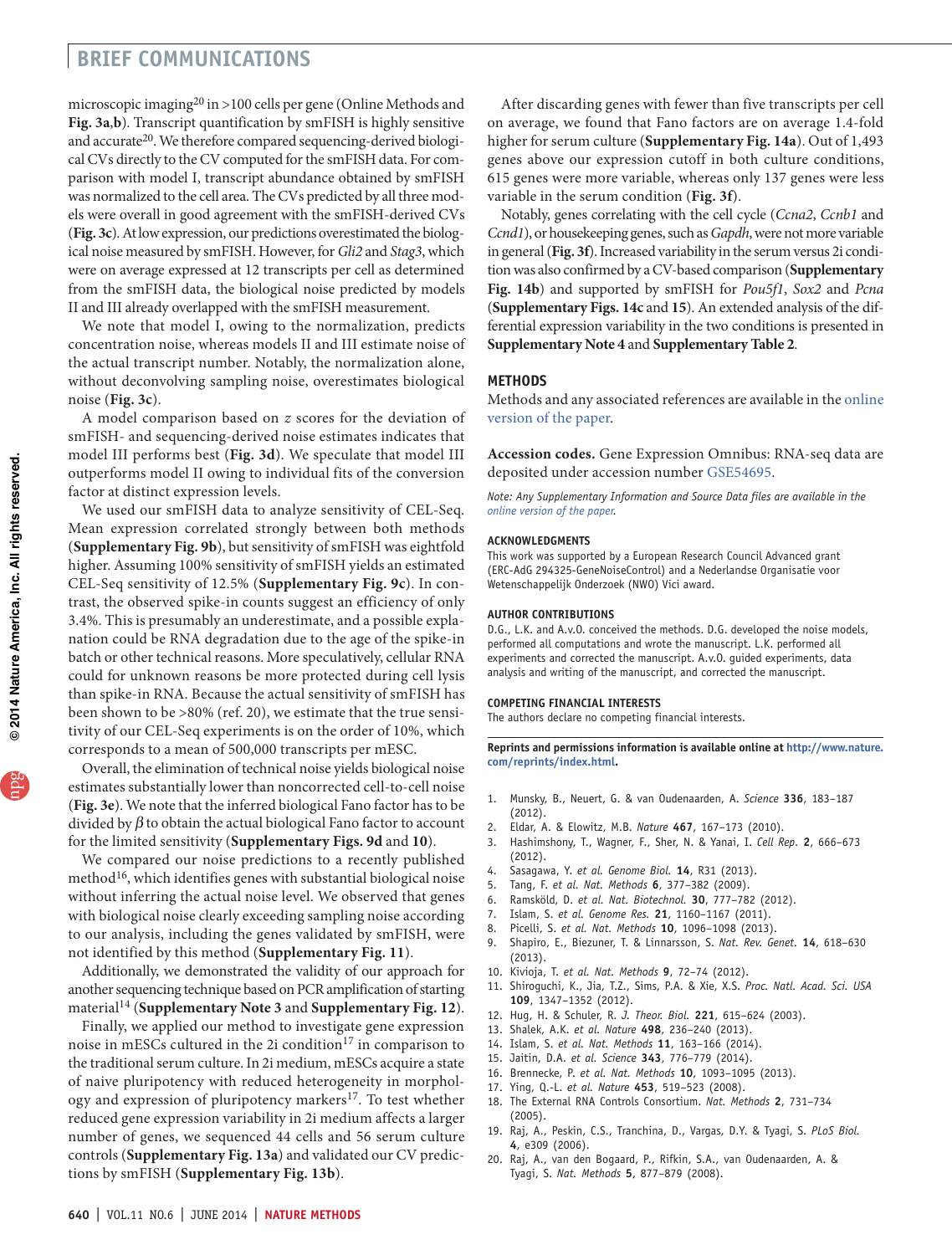## **ONLINE METHODS**

**Cell culture.** Serum medium consists of DMEM (Gibco) supplemented with 15% FCS (Gibco), 2 mM GlutaMAX (Gibco), 0.1 mM MEM non-essential amino acids, 0.1 mM β-mercaptoethanol (Sigma), 1% penicillin/streptomycin (Gibco) and 1,000 U LIF/ml (ESGRO). J1 embryonic stem cells were obtained from the Koch institute for Integrative Cancer Research at MIT and were tested mycoplasma free. J1 cells have not recently been authenticated. J1 cells cultured in serum medium were maintained on a monolayer of MEFs. 2i medium consists of 50% DMEM/F12 and 50% N2B27 supplemented with 2 mM GlutaMAX, 0.1 mM MEM non-essential amino acids, 0.1 mM β-mercaptoethanol, 1% pen/strep, 1,000 U LIF/ml, 1 µM PD0325901 (Stemgent) and 3 µM CHIR99021 (Stemgent). J1 embryonic stem cells cultured in 2i medium were maintained on culture dishes coated with gelatin. J1 cells cultured in serum medium were passaged every 2–3 d by dissociation with trypsin (Gibco). J1 cells cultured in 2i medium were passaged every 2–3 d by dissociation with Accutase (Gibco).

**Cell picking.** Cells were dissociated into a single-cell suspension and picked under a stereomicroscope using a 30-µm glass capillary and mouth pipette. Picked cells were deposited in the lid of a 0.5-ml LoBind Eppendorf tube and snap frozen in liquid nitrogen. For the pool-and-split controls, approximately 1 million cells were lysed, the amount of RNA was quantified on a bioanalyzer (Agilent) using the Eukaryote Total RNA Pico kit. 20-pg aliquots of total RNA were used for each pool-and-split control.

**CEL-Seq library preparation.** Single cells were processed using the previously described CEL-Seq technique<sup>[3](#page-3-13)</sup>, with a few alterations. A 4-bp random barcode as unique molecular identifier (UMI) was added to the primer in between the cell-specific barcode and the poly(T) stretch. Instead of the 70 °C lysis step, cells were lysed by adding 0.05% IGEPAL CA 630 (Sigma) to the first-strand synthesis mix. Libraries were sequenced on an Illumina Hi-Seq 2500 using 50-bp paired-end sequencing.

**Single-molecule FISH.** Probe libraries were designed and fluorescently labeled as previously described<sup>20</sup>. All probe libraries consist of 48 oligonucleotides of 20-bp length (see **Supplementary Table 3** for probe sequences) complementary to the coding sequence of the genes. Cells were hybridized overnight with probes at 30° C, as previously described[20](#page-3-15). 4′,6-Diamidino-2-phenylindole (DAPI) was added during washes. Images were acquired on a PerkinElmer spinning disc confocal microscope with a 100× oil-immersion objective (numerical aperture, 1.4) using PerkinElmer Volocity software. Images were recorded as stacks with a *z* spacing of 0.3 µm. Diffraction-limited dots corresponding to single mRNA molecules were automatically detected using custom Matlab software based on previously described algorithms<sup>[20](#page-3-15)</sup>. Briefly, the images were first filtered using a three-dimensional Laplacianof-Gaussian filter, followed by selection of the intensity threshold at which the number of connected components was least sensitive to the threshold.

**Quantification of transcript abundance.** Paired-end reads obtained by CEL-Seq were aligned to the transcriptome using BWA[21](#page-6-0) with default parameters. The transcriptome contained all

of each read pair was mapped to the ensemble of all RefSeq transcripts and to the set of 92 ERCC spike-ins<sup>18</sup> in the sense direction. Reads mapping to multiple loci were distributed uniformly. For each cell barcode, we counted the number of UMIs for every transcript and aggregated this number across all transcripts derived from the same gene locus. On the basis of binomial statistics (see below), we converted the number of observed UMIs into transcript counts. We discarded all genes that were not expressed with at least a single transcript in at least two cells and two control samples. For mESCs in 2i conditions, we retained 11,555 genes above this expression threshold; and for mESCs cultured in serum, 11,701 genes were expressed above this minimum level. Samples with fewer than ten sequenced *Pou5f1* transcripts were discarded because sequencing efficiency was low or the cells are potentially undergoing differentiation.

RefSeq gene models based on the mouse genome release mm10 downloaded from the UCSC genome browser<sup>[22](#page-6-1)</sup> and contained 31,109 isoforms derived from 23,480 gene loci. The right mate

**Conversion of UMI count to transcript number.** For each gene *i*,  $k_{o,i}$  denotes the number of observed UMIs and  $k_{n,i}$  the number of non-observed UMIs. The total number *K* of UMIs is given by

$$
K = k_{0,i} + k_{n,i} \tag{1}
$$

The probability of not observing  $k_{n,i}$  UMIs for a gene with  $m_i$ copies is given by

$$
\left(1 - \frac{1}{K}\right)^{m_i} = \frac{k_{n,i}}{K} \tag{2}
$$

which can be solved for the number of sequenced transcripts *mi*

$$
m_i = \frac{\ln\left(1 - \frac{k_{0,i}}{K}\right)}{\ln\left(1 - \frac{1}{K}\right)} \approx -K \ln\left(1 - \frac{k_{0,i}}{K}\right)
$$
(3)

**CV component from global tube-to-tube variability.** The contribution of tube-to-tube variability to the CV can be computed from the statistics of sequencing efficiencies across tubes. These efficiencies are quantified by the conversion factor  $\beta$ , which was obtained for each sample by a regression of the number of sequenced spike-in transcripts on the number of spike-in molecules added to the sample. Given the s.d. of  $\beta(\Delta\beta)$ and the number of transcripts for gene  $i(n_i)$ , the CV caused by tube-to-tube variability, or efficiency noise, can be computed with an s.d.  $\sigma_i$  derived from the number of sequenced transcripts and  $\Delta\beta$ 

$$
CVieff = \frac{\sigma_i}{n_i} = \frac{\frac{\Delta \beta}{\beta} n_i}{n_i} = \frac{\Delta \beta}{\beta}
$$
 (4)

**Three models for the deconvolution of technical noise.** We developed three models for technical noise, which were inferred from transcript count distributions measured by CEL-Seq for spike-in RNAs or pool-and-split control samples. All models are based on a negative binomial distribution fitted to the count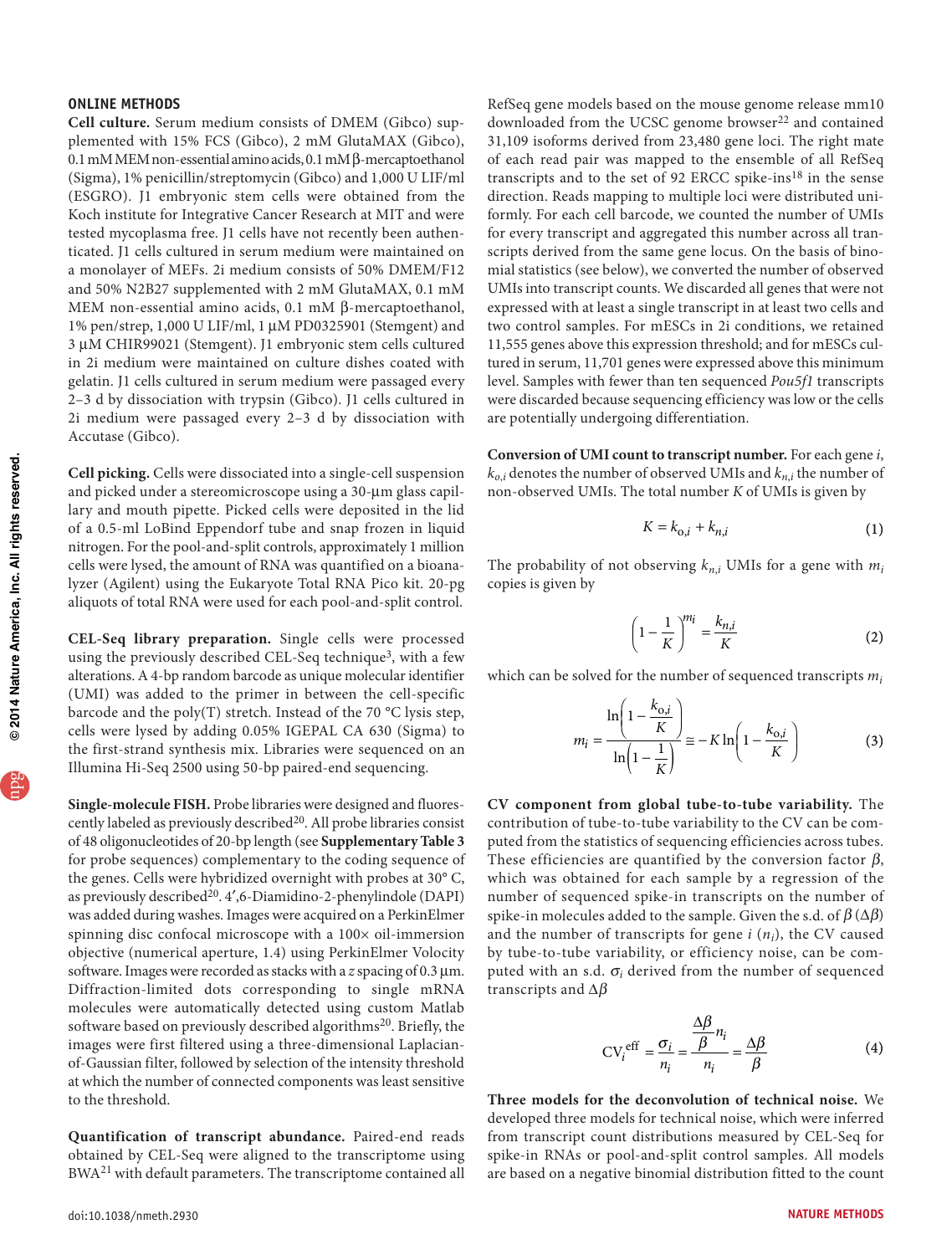histogram (**[Fig. 1d,e](#page-1-1)** and **Supplementary Fig. 5a**). A negative binomial

NB(n; 
$$
\mu
$$
,r) =  $\left(\frac{r}{r+\mu}\right)^r \frac{\Gamma(r+n)}{n!\Gamma(r)} \left(\frac{\mu}{r+\mu}\right)^n$  (5)

is governed by two parameters, the average  $\mu$  and the dispersion parameter  $r$ . A negative binomial is frequently used to model overdispersed count data. For instance, it has been used to describe gene expression variability across replicates of RNA-seq on bulk cells and to infer differential expression<sup>[23,](#page-6-2)[24](#page-6-3)</sup>.

The dependence of the variance of a negative binomial on the mean is controlled by *r*

$$
\sigma^2 = \mu + \frac{1}{r}\mu^2 \tag{6}
$$

and converges to a Poisson distribution for large values of *r*. At low values of *r*, the noise inferred from a negative binomial exceeds random sampling, i.e., Poissonian noise.

From a phenomenological perspective, two main sources of technical noise have to be taken into account. First, individual transcripts are sampled from a pool of available transcripts for CEL-Seq. This noise component obeys Poissonian statistics, and thus the CV is inversely proportional to the square root of the mean. Second, we observed variability in the total number of sequenced transcripts (**Supplementary Fig. 3c**), which we term efficiency noise. The s.d. explained by this noise component (**Supplementary Fig. 3c**) scales linearly with mean expression and therefore yields a constant CV (**[Fig. 1c](#page-1-1)**). Whereas the sampling noise dominates at low expression, the efficiency noise is dominant for highly expressed genes. This crossover appears as a bend of the CV as a function of  $\mu$  in logarithmic space ([Fig. 1c](#page-1-1)). The dispersion parameter  $r$  will thus be a function of  $\mu$ , and the goal of all three models is the derivation of this dependence in order to characterize technical noise for arbitrary expression levels.

**Model I.** In the first model the impact of efficiency noise is eliminated, to a certain degree, by normalizing the total transcript count in each control to the median transcript number across controls (**[Fig. 2a](#page-1-2)**). Negative binomials are subsequently fitted to the normalized count distributions. The dispersion parameter of these fits is found to display a piecewise linear dependence on the mean in log space (**Supplementary Fig. 5b**).

$$
\log_2(r) = a + b \log_2(\mu) \tag{7}
$$

Separate linear fits were performed for  $log_2(\mu) < 4$  and  $log_2(\mu) > 4$ , and the piecewise dependences inferred from these fits were used to define *r*. The slopes of 0.95 and −0.03, for low and high values of  $\mu$ , respectively, correspond to the Poissonian and the residual efficiency noise regime (the residual noise not eliminated by the normalization). Compared to non-normalized expression, the Poissonian regime expands to much higher expression (compare **[Fig. 2c](#page-1-2)** and **[Fig. 2d](#page-1-2)**).

**Model II.** Model II infers efficiency noise from the variability of the conversion factor  $\beta_{II}$ , which was obtained for each sample by a linear regression of the number of sequenced spike-in transcripts

on the number of added spike-in molecules predicted on the basis of the spike-in concentration (**[Fig. 2b](#page-1-2)** and **Supplementary Figs. 3c and 6a**). The distribution of  $\beta_{II}$  was fitted by a *Γ* distribution (**Supplementary Fig. 6b**). The number of transcripts of gene  $i$  available for sequencing,  $\lambda_i$ , can now be written as

$$
\lambda_i = \beta_{\Pi} n_i \tag{8}
$$

 $n_i$  is the number of transcripts in a control sample or of a given spike-in and thus follows a Poisson distribution. The distribution of  $\lambda_i$  is therefore given as a product of a  $\Gamma$  distribution and a Poisson distribution. We confirmed by simulation across a wide range of parameters that the product distribution again corresponds to a  $\Gamma$  distribution. Analytical integration of the product distribution was not possible. Therefore, the shape parameter *a* and the rate parameter *b* of the product distribution were simulated for transcript counts ranging from 0 to 100,000.

The number of sequenced transcripts then follows a Poisson distribution

$$
P(m_i) = \frac{\lambda_i^{m_i} e^{-\lambda_i}}{m_i!}
$$
 (9)

with rate  $\lambda_i$ , which is a  $\Gamma$ -distributed random variable

$$
\lambda_i \sim \Gamma(a_i, b_i) \tag{10}
$$

A Poisson distribution with a Γ-distributed rate again yields a negative binomial

$$
P(m_i) \sim \text{NB}(\mu_i = a_i / b_i; r_i = a_i)
$$
 (11)

which was used to describe technical noise within model II.

**Model III.** In model III, efficiency noise was also inferred from the conversion factor  $β$ . This time, however,  $β_{III}$  was calculated for each spike-in in each sample as the number of sequenced spike-in transcripts divided by the added number of spike-in transcripts (**[Fig. 2b](#page-1-2)**), and a Γ distribution was fitted to the distribution of βIII across samples for each spike-in species (**Supplementary Fig. 7a,b**). The random variables  $\lambda_i$  drawn from these distributions multiplied by the mean expression level of the corresponding spike-in

$$
\lambda_i = \beta_{\text{III}}(\overline{n_i}) \overline{n_i} \tag{12}
$$

represent the number of transcripts in the pool available for sequencing. If the distribution of  $\beta_{\rm III}$  is governed by the parameters *a* and *b*,

$$
\beta_{\text{III}}(\overline{n_i}) \sim \Gamma(a(\overline{n_i}), b(\overline{n_i})) \tag{13}
$$

then  $\lambda_i$  follows a  $\Gamma$  distribution with rescaled parameters,

$$
\lambda_i \sim \Gamma(a(\overline{n_i}), b(\overline{n_i})/\overline{n_i}) \tag{14}
$$

and the number of sequenced transcript again obeys a Poisson distribution with rate  $\lambda_i$ , which is identical to a negative binomial

$$
P(m_i) \sim \text{NB}(\mu = \overline{n_i} a(\overline{n_i}) / b(\overline{n_i}); r = a(\overline{n_i}))
$$
 (15)